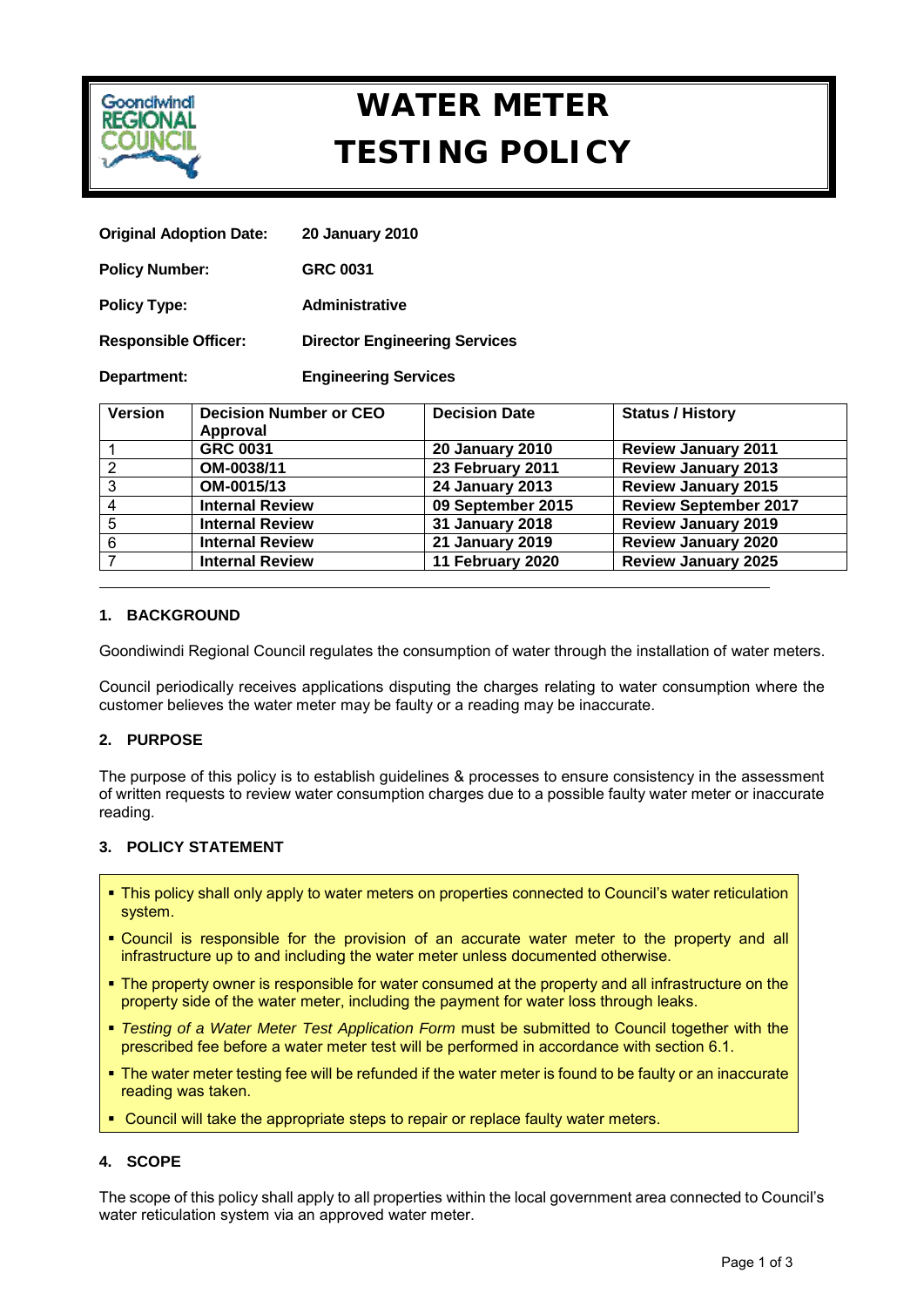# **5. POLICY OBJECTIVE**

The objectives of this policy are to:-

- **Ensure there is equity for both the property owner and Council.**
- Provide an open, transparent and consistent approach to the enquiries about water meter accuracy and validity of readings.

## **6. OPERATIONAL**

#### **6.1. Testing of Water Meters**

- **6.1.1.** A property owner may request that Council test a water meter;
- **6.1.2.** A request made under subsection 6.1.1. must be made on the approved form and be accompanied by the prescribed fee; and
- **6.1.3.** Council may at any time test a water meter in accordance with the prescribed standard.

#### **6.2. Water Meter Is Not Registering Accurately >+2%**

- **6.2.1.** Where a request is made pursuant to section 6.1, Council must determine whether the water meter is registering accurately in accordance with the prescribed standard.
- **6.2.2.** Where Council determines that the water meter is registering >+2% then the water meter is not registering accurately, and Council shall:
	- (a) refund the prescribed fee;
	- (b) refund water consumption changes calculated in accordance with section 6.4;
	- (c) Carry out any necessary actions to ensure the water meter is registering accurately in accordance with the prescribed standard before reinstalling the meter; or
	- (d) Install a replacement water meter which is registering accurately.

#### **6.3. Water Meter Is Not Registering Accurately <-2%**

- **6.3.1.** Where a request is made pursuant to section 6.1, Council must determine whether the water meter is registering accurately in accordance with the prescribed standard.
- **6.3.2.** Where Council determines that the water meter is registering <-2% then the water meter is not registering accurately, and Council shall:
	- (a) Carry out any necessary actions to ensure the water meter is registering accurately in accordance with the prescribed standard before reinstalling the meter; or
	- (b) Install a replacement water meter which is registering accurately.
- **6.3.3.** The prescribed fee shall not be refunded; and
- **6.3.4.** The property owner shall be fully responsible for water consumption charges.

#### **6.4. Charges When Water Meter is Not Registering Accurately >+2%**

- **6.4.1.** If any water meter in use ceases to register or is determined by Council to be not registering accurately, Council may:-
	- (a) Estimate the period during which such water meter was not in working order;
	- (b) Calculate the deemed water consumption, using all reasonable information available to Council; and
	- (c) Refund the prescribed fee.
- **6.4.2.** The process for calculating the actual charge for water consumption is to calculate the average water consumption from the previous three (3) water meter consumption readings taken for the property meter. This then becomes the calculated water consumption payment required.
- **6.4.3.** For the purpose of section 6.1 of this Policy, the "prescribed standard" for determining the accuracy of a water meter is as follows:-
	- (a) The authorised person must notify the occupier of the property that the water will be disconnected during the test;